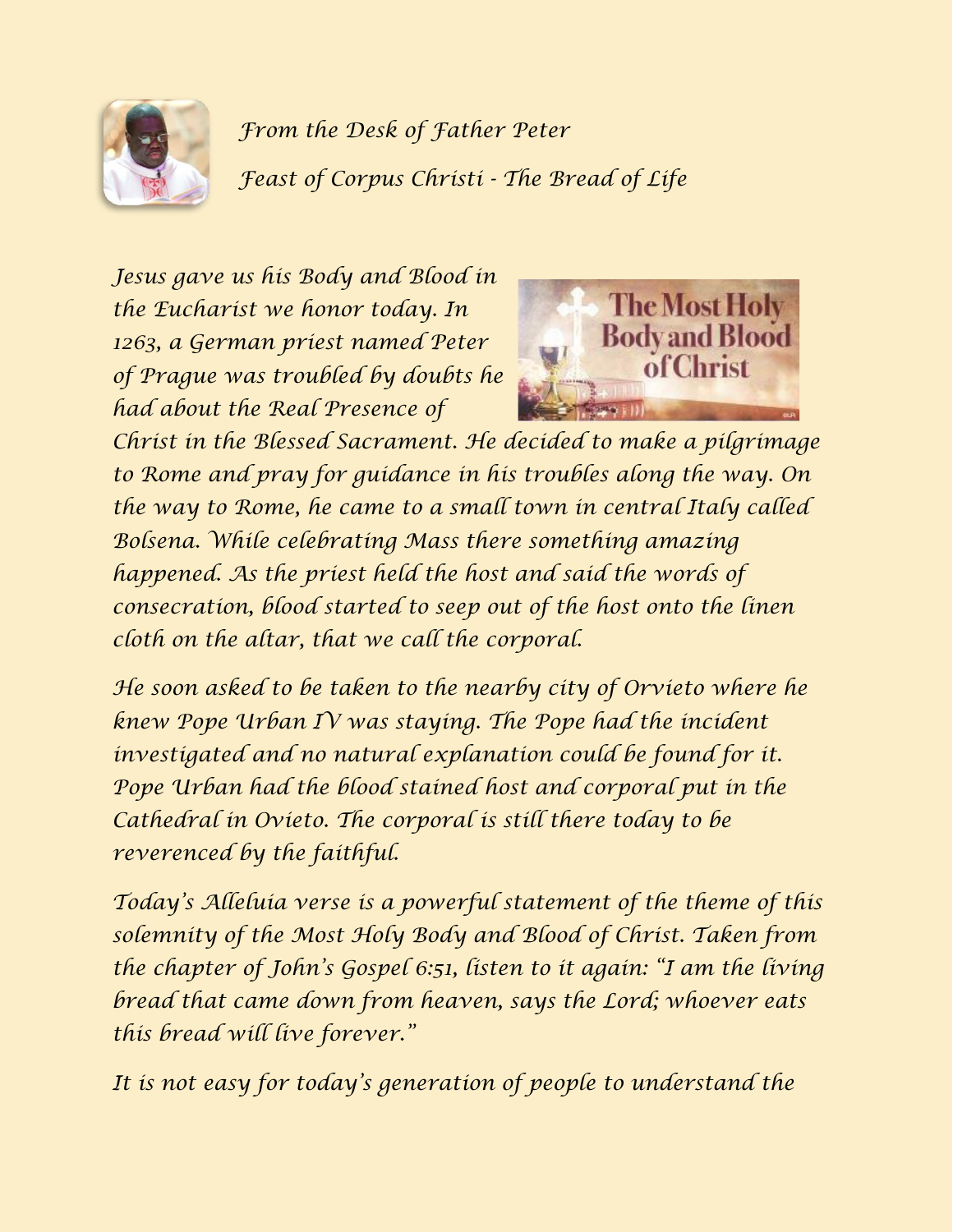*ancient significance of bread. It used to be know as the "staff of life," meaning that it was the main support of human life. So, the question arises for modern believers: Why did Jesus choose bread and wine for the sacrament? It was because, in biblical times, bread, along with fish (usually cooked in olive oil) and grape wine, was the regular diet of the ordinary people. Bread was the staff of life. It meant life to the ancient people and the Scriptures say as much. When our first parents were expelled from the Garden of Eden, it was in these terms: "By the sweat of your face shall you get bread to eat."* Gen 3:19*. When Jesus taught his disciples how to pray, he taught them to ask for their earthly needs in terms of bread:*  "*Give us today our daily bread.*" Mt 6:11.

*In his desert confrontation with Satan trying to tempt him, Jesus said, "One does not live by bread alone, but by every word that comes from the mouth of God."* Mt 4:4*. Jesus chose the most common food of his time for the Eucharist to show that just as the body needs food in order to live, so the soul needs the nourishment of this sacrament.*

*A second question arises when we consider the Eucharist: What did Jesus mean when he spoke those sacred words? Listen to the words from today's Gospel: "This is my body...this is my blood of the covenant…" These are plain assertions by a man who is about to die. People about to die do not speak in riddles. Or, listen again to the Alleluia verse: I am the living bread. Four of those five words have only one syllable. This is plain language. This is why the Church does not substitute canned grape juice for wine or dispose irreverently the elements of communion which are unused in the celebration of the Mass. That might be permissible if Jesus, our Lord did not really mean what he said, if bread and wine were*